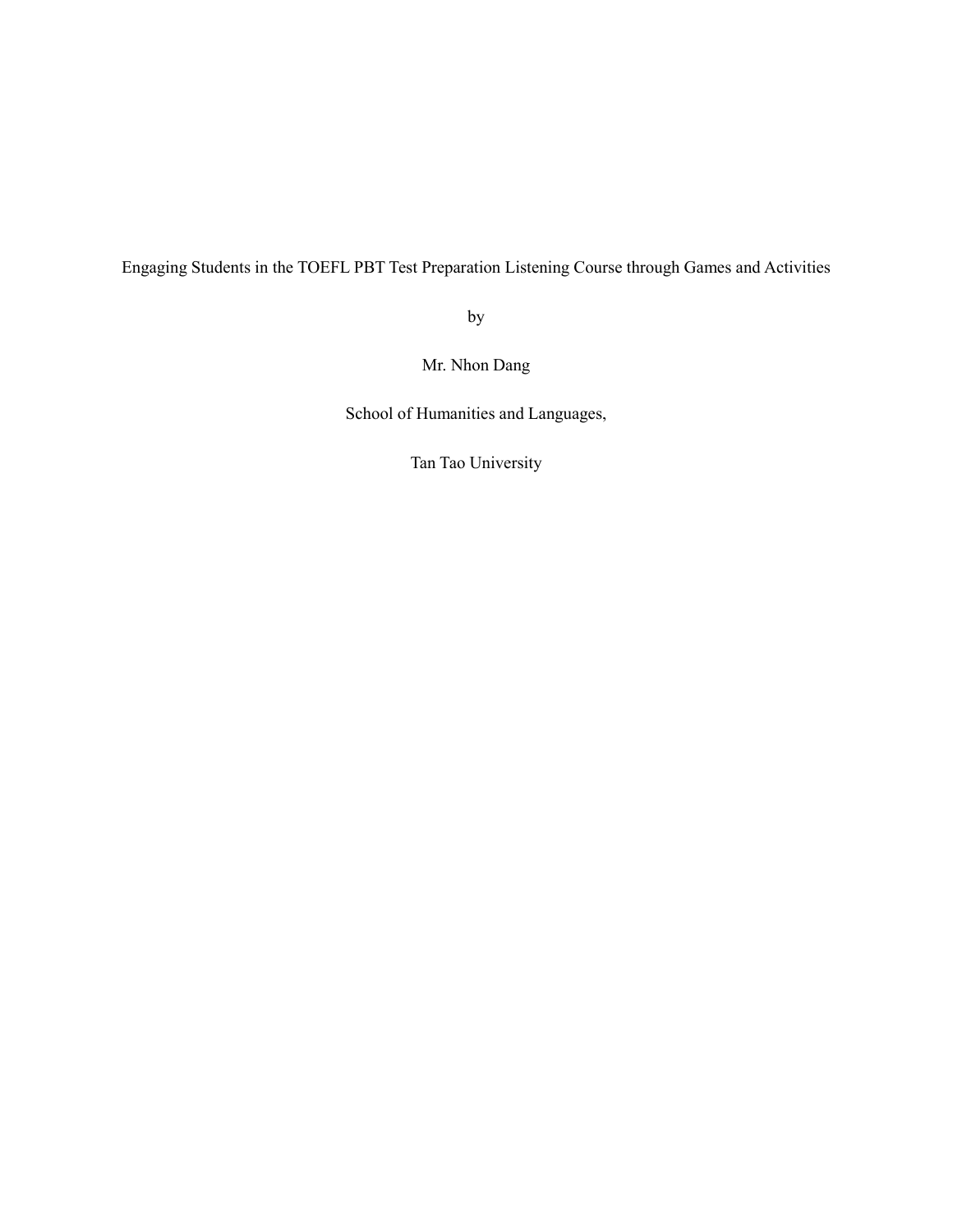## Abstract

Teaching listening skills in a test preparation course has been regarded as boring, challenging, daunting, and non-communicative. Games and activities proven pedagogically sound and effective were recommended to make the teaching of the test preparation listening skills courses more fun and engaging as well as integrated with other language skills. A review of studies on using games in teaching listening was made before specific games and activities were suggested. An attempt was made to divide the games and activities into three categories corresponding with the three parts of a typical TOEFL PBT listening section, and flexible application was highly recommended to suit a particular purpose.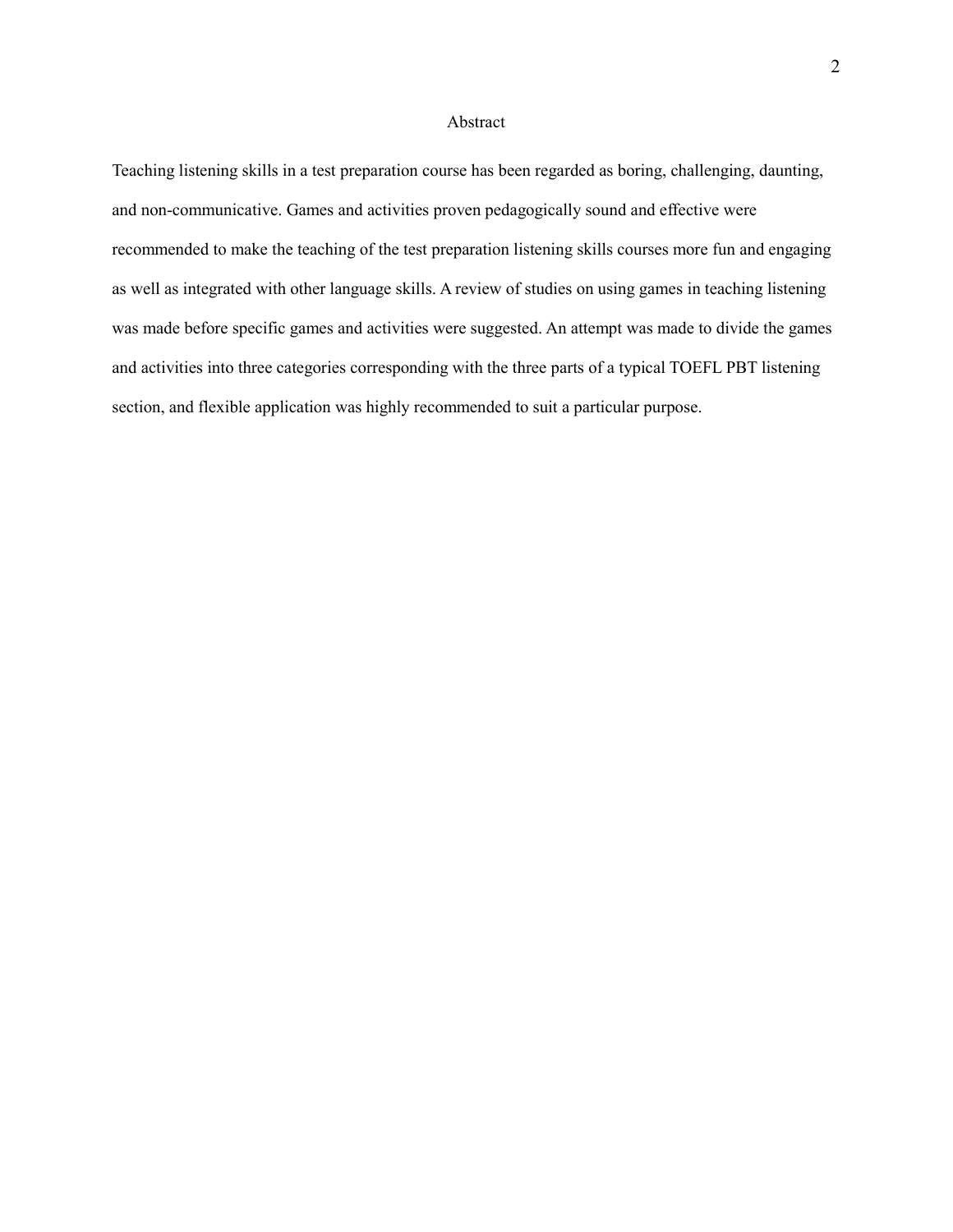#### **Introduction**

Listening is one of the most important skills that affect success or failure in communication. Widely known, better listening results in better communication. For students who are taking a test preparation course, effective listening helps them to achieve better scores. Important as it might be, listening has not given a priority if not neglected in teaching English as a foreign or second language (EFL/ESL) in EFL classes in Vietnam. Teaching listening skills is, more often than not, regarded as dry, boring, and "hard-to-teach" for Vietnamese EFL teachers. That teachers have students listen to the tape and then give the latter answer key is a common activity in listening skills classes. Likewise, teaching listening skills in test preparation courses like the paper-based TOEFL test (TOEFL PBT) in most schools and language institutes in Vietnam rarely involves activities that help develop students' language proficiency but emphasize on how to get a higher exam score. This concurs with Kaplan (2012) in that, for most standardized tests, listening comprehension is often assessed by having students listen to a text read aloud, and then asking students write down the answers. Therefore, it is not uncommon when "it never occurred to anyone that the students should have a chance to talk to each other using English; rather the class was totally teacher-centered…" (Kim, 2010, p. 39). Many students have "associated listening courses with pain and boredom and often complain that they benefit little from listening lessons" (Jun, 2000, p. 1). How can teaching listening skills be more fun, motivating and productive and simultaneously develop other language skills?

The purpose of this article is to highlight games and activities to get students involved in the teaching of listening process, improving their listening skills as well as developing other language skills. When talking about applying games in teaching listening, many studies (Dalton et al., 2009; Ferdiant, 2010; & Liu & Chu, 2010) have been found. However, very few papers are found to have addressed the teaching of listening in the TOEFL PBT test preparation course by using specific games and activities for specific listening skills. The following sections first summarize research on using games in teaching listening and then present games and activities organized by three sections corresponding with three parts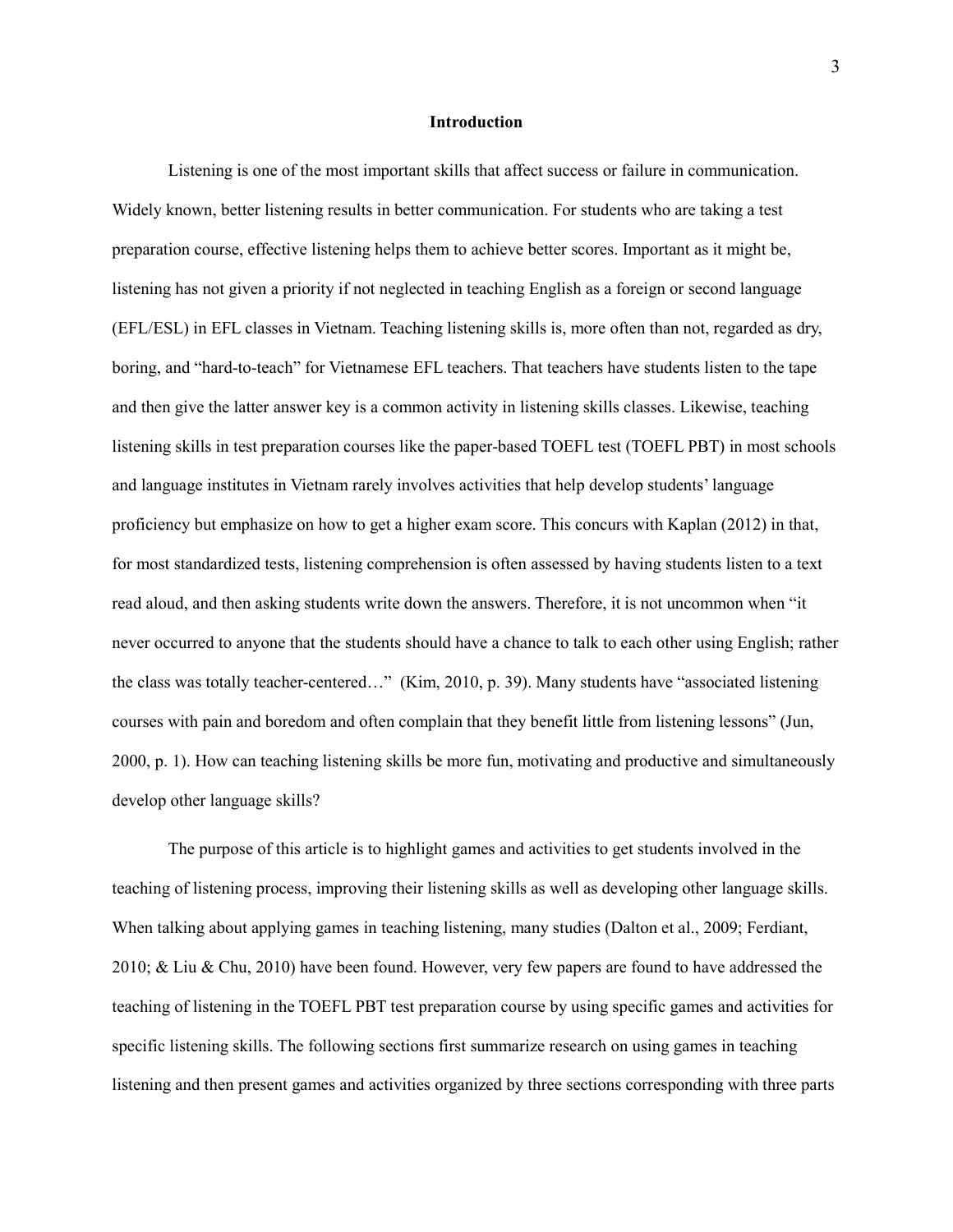of the listening section of a typical TOEFL PBT test. Across the three areas, interest and engagement factors resulted from games and activities are addressed.

### **Literature Review**

It has been suggested that games, one of the strategies, be incorporated in teaching listening classes as games are practicable method for "reinforcement, review, reward, relax, inhibition reduction, attentiveness, retention, and motivation" (Steinberg, 1988, p. 9, as cited in Ferdiant, 2010). Likewise, Richard and Amato (1988) believed games can lower learning anxiety, add fun to the regular classroom activities, break the ice, and introduce new ideas easily. Of many other games used to teach listening, Dalton et al. (2009) recommended twenty games including tic-tac-toe, how many things can you think of that, Chinese whispers, backs to the board, four corners, brainstorming vocabulary, crossword and word search, word snake, oral cloze, who-where-and what, oral reading, choral reading and speaking, interrupting the story, tongue twisters, chain story, running dictation, bingo, translation on the wall, translation on the wall-groups, and find your partner (pp. 20-32). Applying games in teaching test preparation listening courses has been increasingly researched. Ferdiant (2010) conducted a study to see how students' listening skills improved when games were applied in teaching listening and what type of game was preferred. In the study, thirty students of Madura University took a pre-test of missing words and multiple choice questions before attending four class meetings with four listening games accordingly. The author found a significant increase between pre-test and post-test as well as positive impacts on the students' listening skill. Among the games, Chinese Whisper game was reported to be the most enjoyable and challenging for students. The author suggested that listening teachers apply listening games to help students increase their listening capability. In line with the above findings, Liu and Chu (2010) investigated how using omnipresent games in an English listening and speaking course would affect students' English learning achievement and motivation. The authors had two groups of students participate in the learning activities by using ubiquitous game-based learning environment called the Handheld English Language Learning Organization (HELLO) for one group – the experimental group,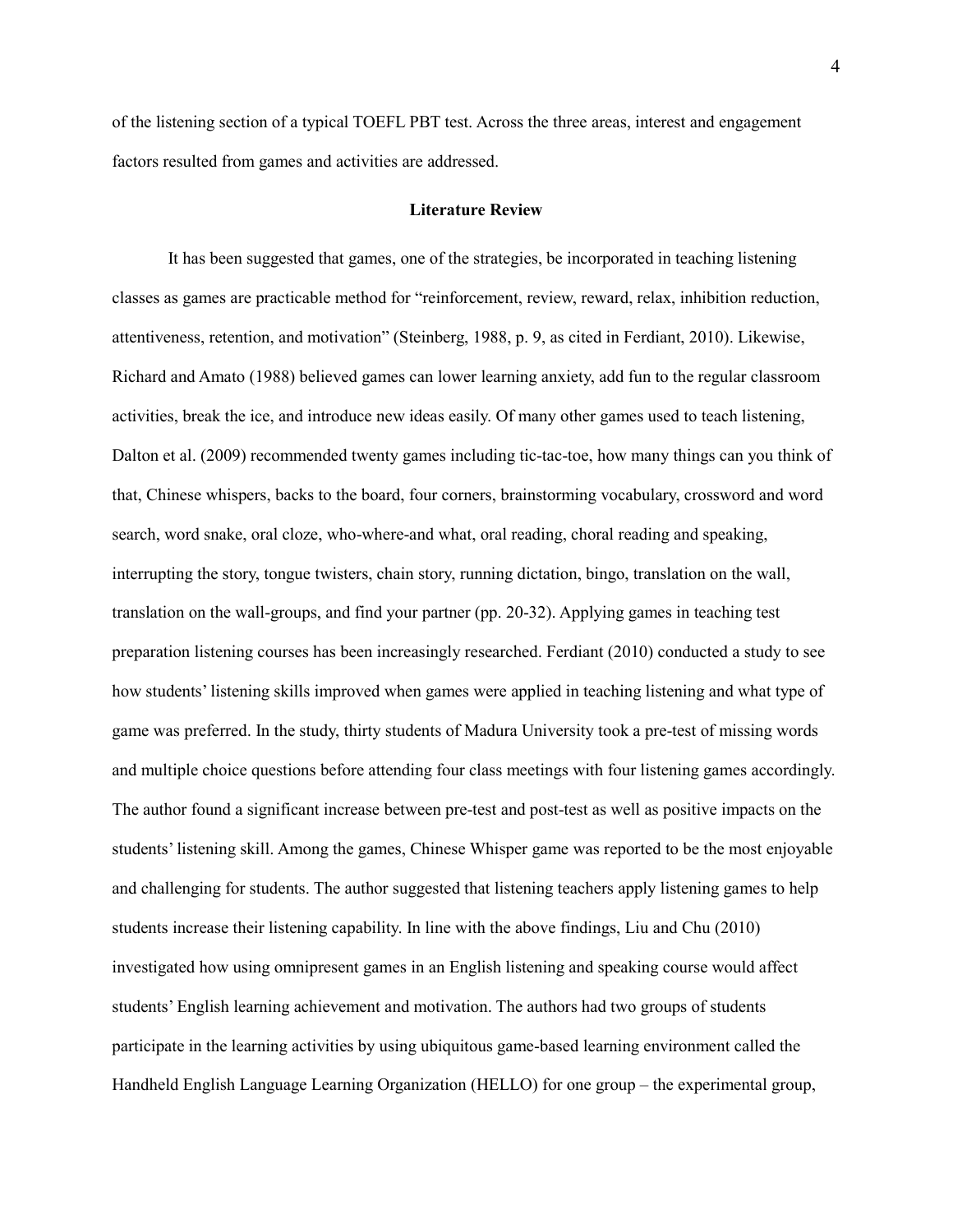and a non-gaming learning setting for the other - the control group. The authors found that incorporating games in learning English achieved a better learning outcomes and motivation than using non-gaming method.

Admittedly, numerous games and activities dedicated to teaching listening skills are being created over time. However, the following games and activities for adult learners are recommended because they have been proven effective, motivated, and learning-provoking when applied in the intensive TOEFL PBT test preparation listening courses at Tan Tao University in Long An, Vietnam. The games and activities could be used with learners of different ages, languages, and proficiency levels. Before the games and activities are introduced, a brief description of Tan Tao University (TTU) and a quick review of the listening section of a TOEFL PBT test with its typical structure are addressed.

## **Games and Activities in TOEFL PBT Prep Listening Classes at Tan Tao University**

#### **Tan Tao University's Description**

Tan Tao University (TTU) is conveniently located in Long An province, 30 km far from the center of Ho Chi Minh City. TTU is said to be different from other Vietnamese universities as all classes are delivered in English. In other words, English is used as a means of instruction and communication on campus. To deploy this, all the students are required to meet the English requirements by demonstrating their English ability with the institutional TOEFL PBT score of 520 out of 667 before taking academic courses in English of their respective disciplines. Those students who do not meet the requirements will be required to take the TOEFL ITP test prep courses that are designed based on the structure of the TOEFL PBT test administered by Educational Testing Service (ETS).

# **TOEFL PBT Overview**

The paper-based TOEFL test (TOEFL PBT) that, according to ETS, is still being used in locations where testing via the Internet is not available. As known, a typical test has three main sections, namely listening, structure and written expressions, and reading. On a listening assessment, test-takers are asked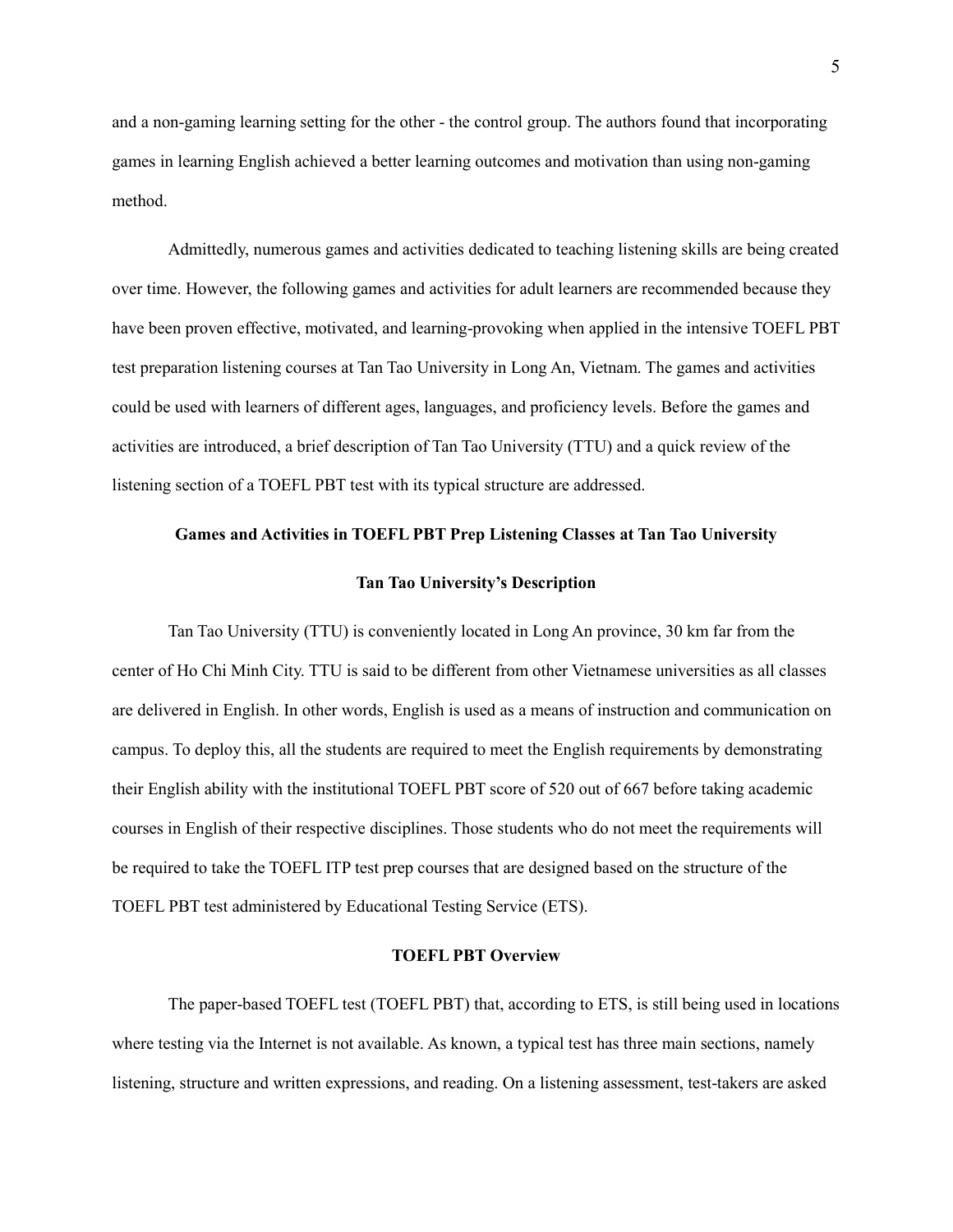to listen to the recordings only one time, and they are not allowed to take notes but rely on their memory to answer 50 questions. The questions are divided into three parts, namely short conversations (30 questions), longer or extended conversations (7-8 questions), and mini-talks or mini-lectures (12-13 questions). There are many different TOEFL PBT books such as Longman's, Peterson's, Heinle & Heinle's, Delta's, and Barron's in the market and sample TOEFL tests by ETS are provided free online. These books and sample materials share the same skills expected in the listening section of a typical TOEFL test. Specifically, for short conversations, the expected listening skills include skills for listening for key words to find synonyms, listening for specialized vocabulary, listening for idioms and phrasal verbs, listening for conditionals, wishes, causatives, and modals, listening for negative expressions, listening to understand intonation or make inferences, and listening for language functions. The expected skills for extended conversations as well as mini-lectures often encompass skills for listening to identify the topics and main ideas as well as comprehending details.

According to many researchers and educators (Ferdiant, 2010; Liu & Chu, 2010; Steinberg, 1988), among many other techniques, games and activities should be incorporated in test preparation listening courses in order to engage students and help them develop other language skills namely writing and speaking. For ease and convenience, an attempt is made to divide the suggested games and activities into three categories corresponding with the three parts in the TOEFL listening section.

#### **Games and activities for teaching listening skills in short conversations**

## 1. *Revised Taboo game* is used for teaching skills to listen for synonyms

The teacher helped students improve a listening skill for choosing answers with synonyms by using the board game "Taboo" introduced by Hasbro (1989). The teacher first had the TOEFL PBT preparation class divided into two teams. The members of each team were expected to sit or stand close together. When things were ready, the team that went first had to select a member to be a word guesser, whose back would turn to the white board, trying to guess the word and then write it on the board thanks to his or her team members' descriptions of the guess word. The player –guesser who did not see the word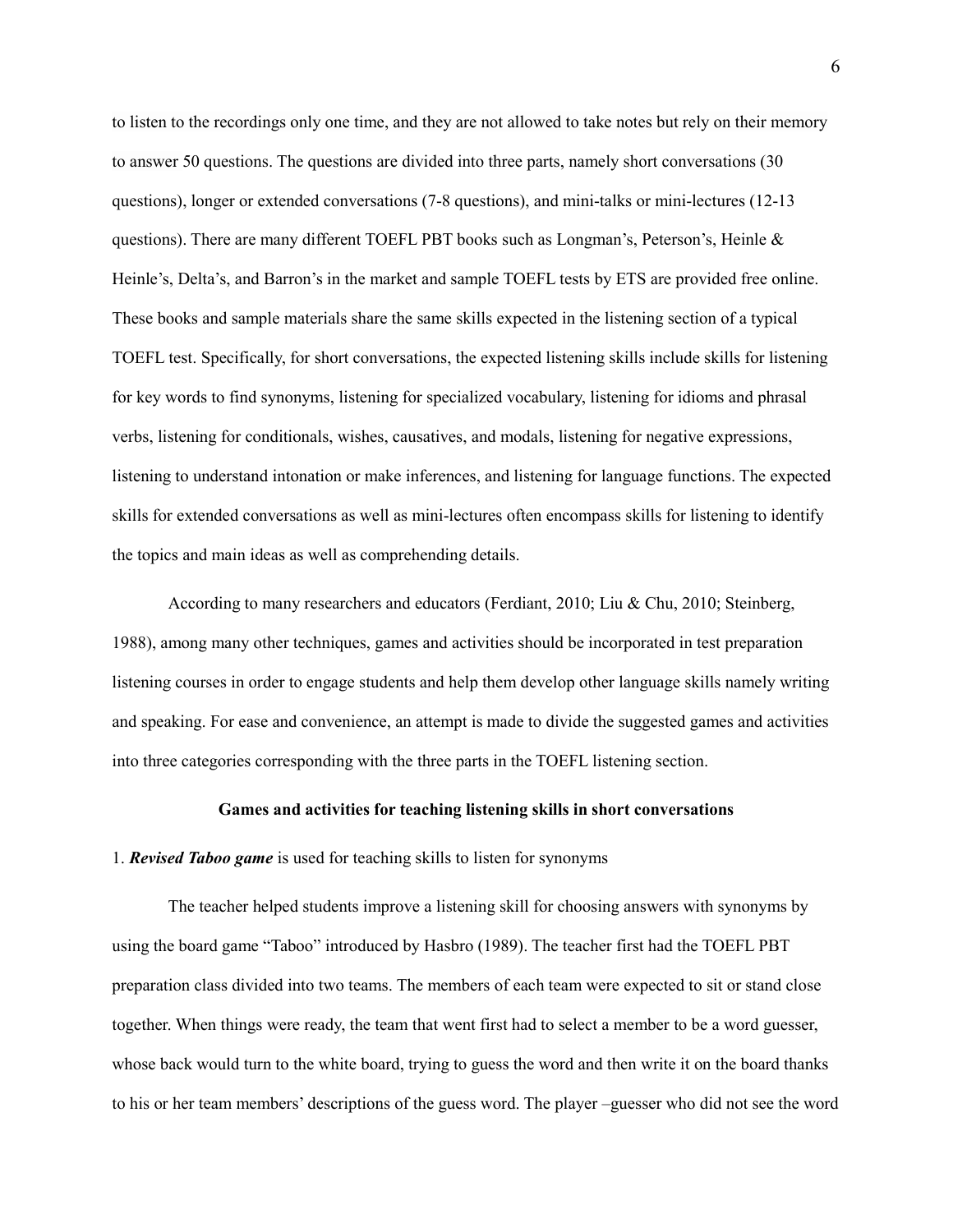could shout out guesses about what the guess word was within a time limit. If the word was guessed successfully by the teammates and no taboo words were used, the team would get one point. Taboo words might include the use of the exact guess words, one part of the compound guess words, derivatives, and initial letters of the guess words. Also, no gestures or sound effects were used in description. If taboo words were used or any of the other rules were broken, the word was not counted. Alternatively, once the timer ran out, the team should stop guessing, and no point would be given to the team. Then, the second team then would take their go, and the same process would repeat itself.

The Taboo game expected the players to use different words such as synonyms, antonyms, explanations, and definitions to a guess word. It was using different words to express the same meaning that would help students develop a listening skill for choosing answers with synonyms.

# 2. *Whispering game* is used for teaching idiomatic language

The students were expected to enhance their listening skill using Whispering game that according to Wikipedia, originated from Chinese Whispers in which one person whispers a message to another successively until the last player says the message out loud. In the listening class, the teacher divided the class into two teams who stood in lines. To begin, the instructor whispered an idiom or a phrasal verb compiled from available TOEFL's books to the first person of both groups who played a role as their respective team's whisperers. (At some other times, the teacher showed a card containing an idiom, or a phrasal verb or a sentence to both the player-whisperers). The whisperers were asked to memorize the idiomatic language, went back to their respective groups and whispered what they had been whispered or read on the card to the person on their right. Each person in each group would whisper the idiomatic expression to the next person successively until the last player got the message. The last person would quickly run to the board and raced to write the idiom, the phrasal verb, or the sentence. If the idiomatic language was the same with the one whispered by the teacher or written on the card, that group would win one point. Then, the teacher did a follow-up by asking for the meaning, if any team knew the meaning, that team would also win one point. Then, the teacher would start the game over with the second student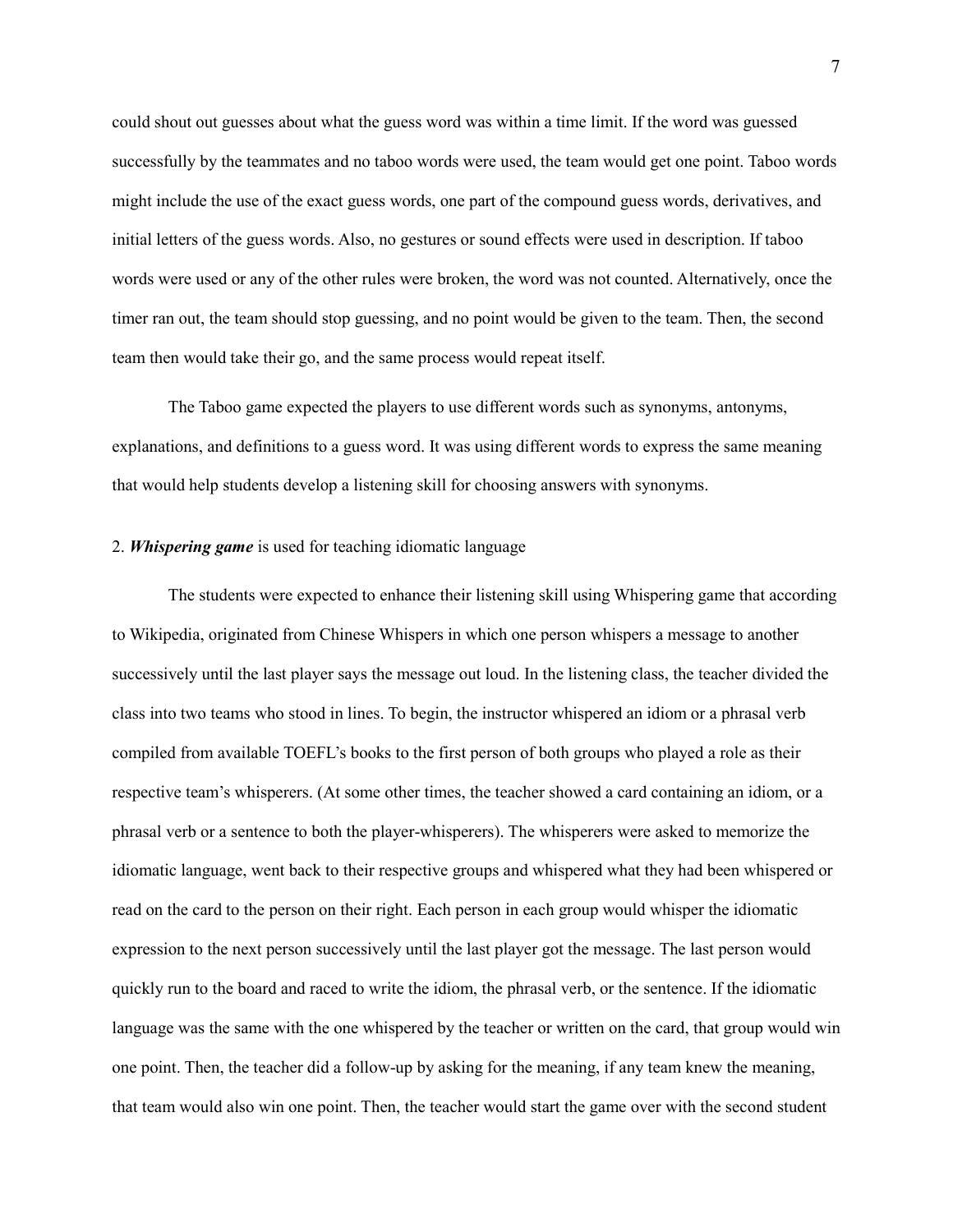of each group becoming the first one to write the message on the board. Subsequently, the teacher asked each group of four students to create a short conversation in which the newly learned idiomatic expression would be used and to write four answer choices for the short conversation in which there was one correct answer. The conversation and four options were checked by the teacher before the teacher had the class take a newly created TOEFL listening test.

Observingly, Whispering game was great fun for students especially during the process of whispering. Due to distraction during listening and "the cumulative listening errors of the players", the message produced by the last player turned out to be different from the one whispered by the first. Thus, the Whispering game was believed to help train students' listening, pronunciation, grammar, and memory.

3. *Speech Act Hunt* (adapted from Scavenger Hunt) and *Debate* to teach listening skill for language functions

The students were taught listening skills for language functions using Speech Act Hunt game adapted from Scavenger Hunt game by having students watch a video clip from *LinguaTV* and asking them to "hunt" speech acts if any were used in the clip. The Speech Acts included requesting, offering, suggesting, inviting, agreeing and disagreeing and apologizing. Video clips from *LinguaTV* were chosen as the clips facilitated students in addressing real-world situations, authentic language use and subtitles. The group that wrote down all the speech acts used in the video clip and named their functions won the game. The subsequent activity was that the teacher handed out a worksheet containing some other language forms to express the above-mentioned speech acts. The teacher then asked each group of four students put the language forms into respective categories. Next, the teacher had the class divided into two big groups to continue with a debate activity to practically use the learned language. The debate topic was related to the video clip in the Speech Act Hunt game. Students were asked to work in their groups to generate ideas to support or to oppose the issue. During the debate, students were expected to use the learned language forms to express some speech acts.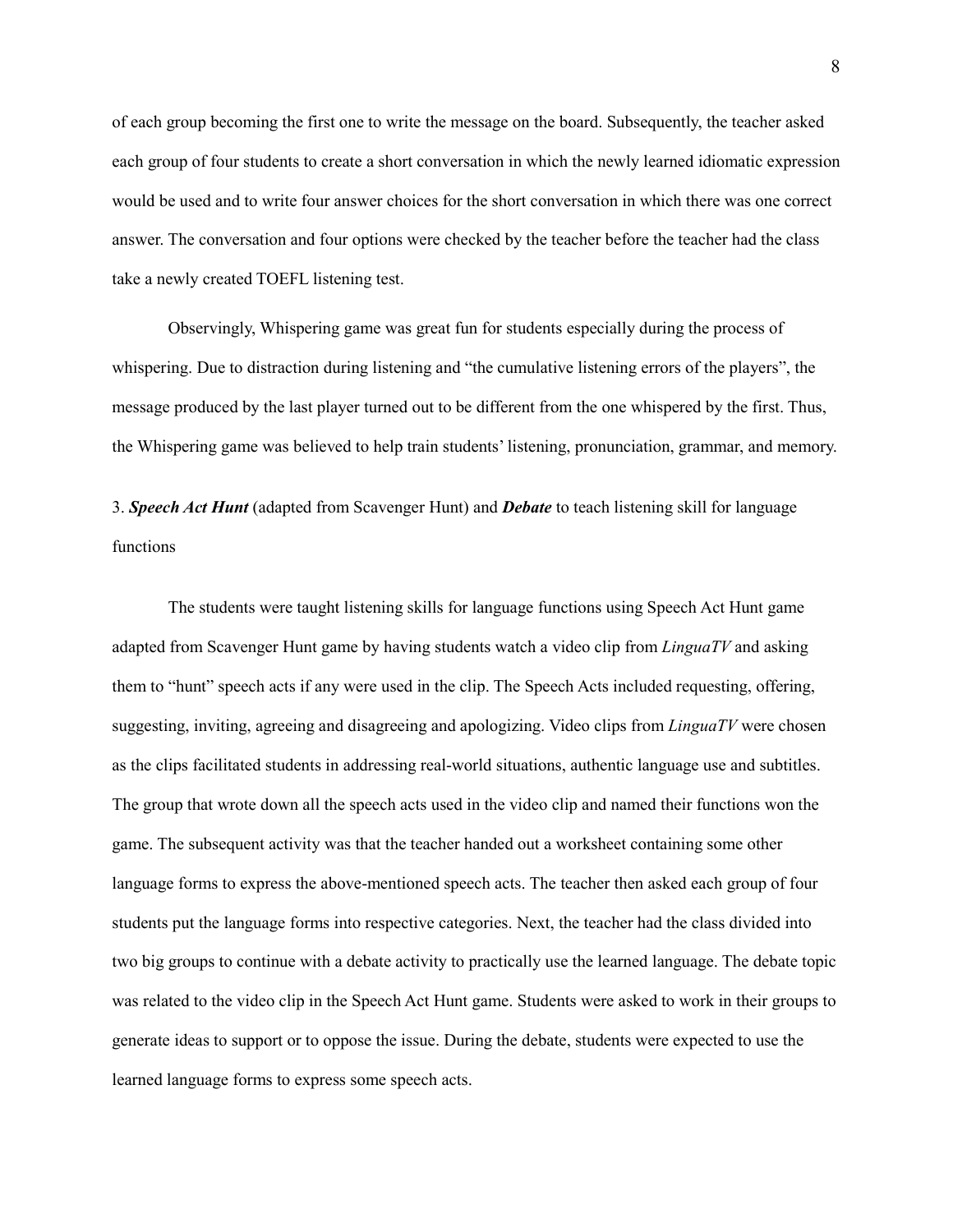#### **Games and activities for teaching listening skills in extended conversations**

In order to teach listening skills for extended conversations, the teacher used the *Conversation Puzzle* game and *"Scripted" Rope Play*. The former was used to introduce and then analyze a typical structure of a conversation, and the latter was applied to help students use the language in real-world situations in different roles.

In the listening class sessions, the instructor used *Conversation Puzzle* game adapted from Music Puzzle game by Shard Workshop. This game was played individually. First, the teacher handed out each player one copy of the transcript of the conversation in which the lines or exchanges of the conversation were cut and asked students to listen to the tape and put the lines in order. The student who was able to rearrange the exchanges first and correctly was the winner. After that, the teacher elicited a typical structure of the conversation (that often includes greetings, body, pre-closing and closing) from the information in the conversation. The teacher then had students look at questions to see which pieces of information were asked. Also, the students were expected to identify the question types and how to answer them before they listened to the tape. As the students had an idea of a conversation's typical format, they would know where to find answers from the conversation. Before moving on to the next activity, the teacher helped reinforce the pieces of information frequently asked in the test questions. This reflected Watkins and Wilkins' (2011) findings in that "by pointing out specific discourse markers that indicate an important piece of information in a text, teachers can illustrate what students could look for in future encounters with similar texts" (p. 116). After this activity, the teacher had students practice role play.

The teacher had students think about scenarios on campus in which potential conversations were likely to occur and wrote them on the board. Each group of four students was asked to choose one of the scenarios and write a conversation and four questions with four answer choices for each question. The conversation and the questions with four options each were checked by the teacher, and then the students acted out the roles according to the "scripted" conversation. In short, these activities were used in the listening class to introduce a conversation's structure, help indicate which pieces of information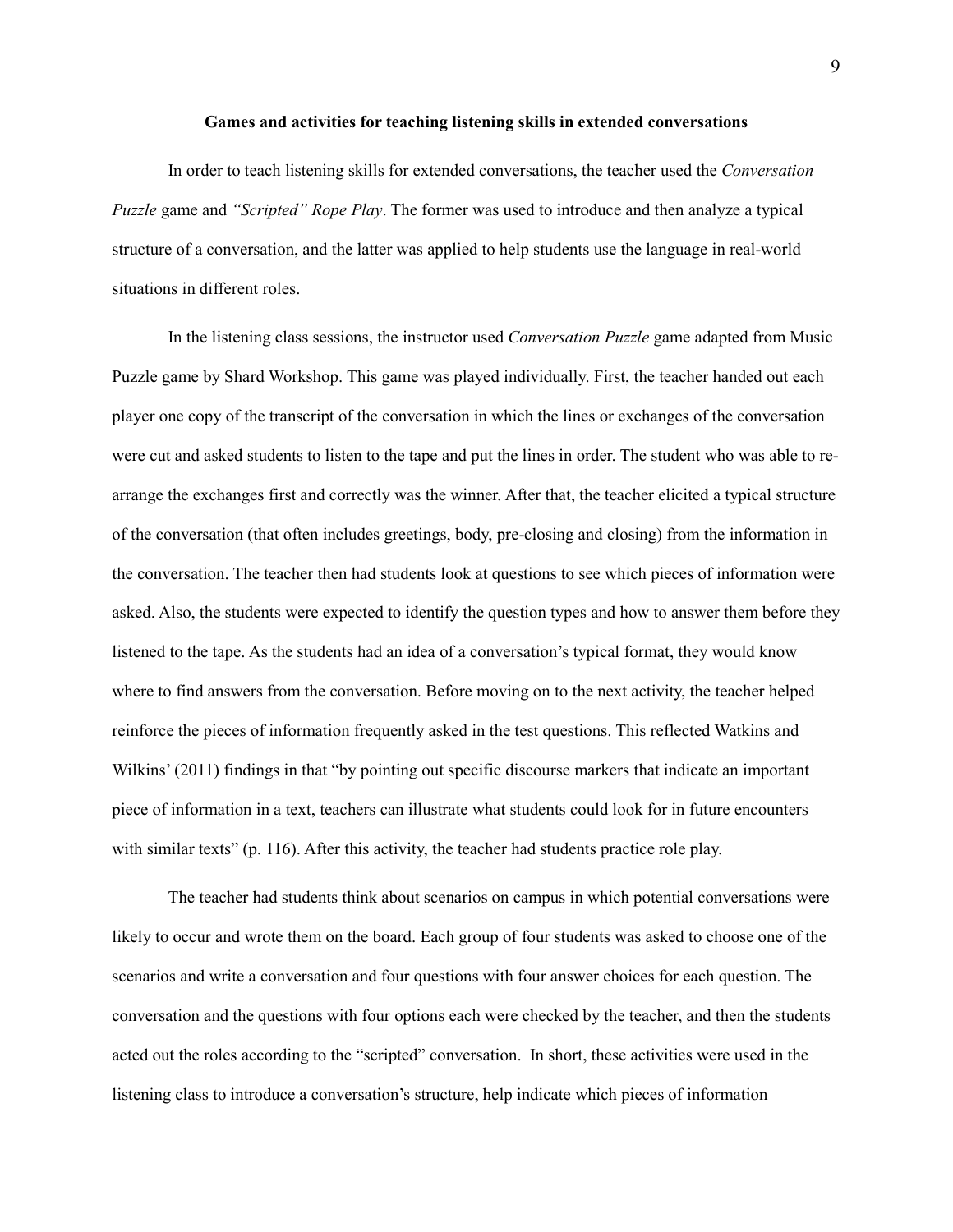oftentimes asked and ways to answer the test questions. The subsequent role play activities aimed to help students practically use the language in different roles portraying fictional and real-life characters.

### **Games and activities for teaching listening skills in mini-lectures**

The students were taught listening skills for mini-lectures by using *Mind-Mapping* game and *Podcast*. Mind-mapping, according to Wikipedia, is widely used to create a word web and visually outline information of a topic after brainstorming words and ideas related to the given topic placed in the center of a worksheet, which related information is added to. In the class, the instructor gave the topic "recycling" (Peterson's TOEFL Success, 2000, p. 468) to students and asked each group of four students, using Mind-mapping to write down as many words related to the topic of "recycling" within 3 minutes. The group that wrote more words would win. The teachers also did pre-teach some key words from an imminent lecture that students failed to write them down, to facilitate students' listening. The teacher then distributed worksheets about a lecture of "recycling" that contained some missing words functioning as signpost language. After the fill-in exercise, the teacher had students identify the structure of the lecture about "recycling" (that has greetings, a bridge connecting content from the previous class session and today's lesson, body, and closing). Then the teacher had students look at questions to see which pieces of information were asked, identify the question types as well as find the answers. Before moving on to the Podcasting creating activity, the teacher helped reinforce the structure of a typical mini-lecture and the pieces of information frequently asked about the lecture.

The teacher then used the Podcast creating activity to help train students' listening and pronunciation as well as have them experiment and develop computer skills through recording a minilecture. To do this, the teacher divided the class into groups of four students and asked them to choose a short text from *BreakingNewsEnglish* and Listening for Academic Purposes from *Randall's ESL Cyber Listening Lab* sites. These two sites were chosen because the sources had a wide variety of themes like Environment, Health, Technology, Lifestyle, and Issue, and the text length was suitable to make a recording (about 2 to 3 minute long). Also, that the texts on the two sites had available audio files would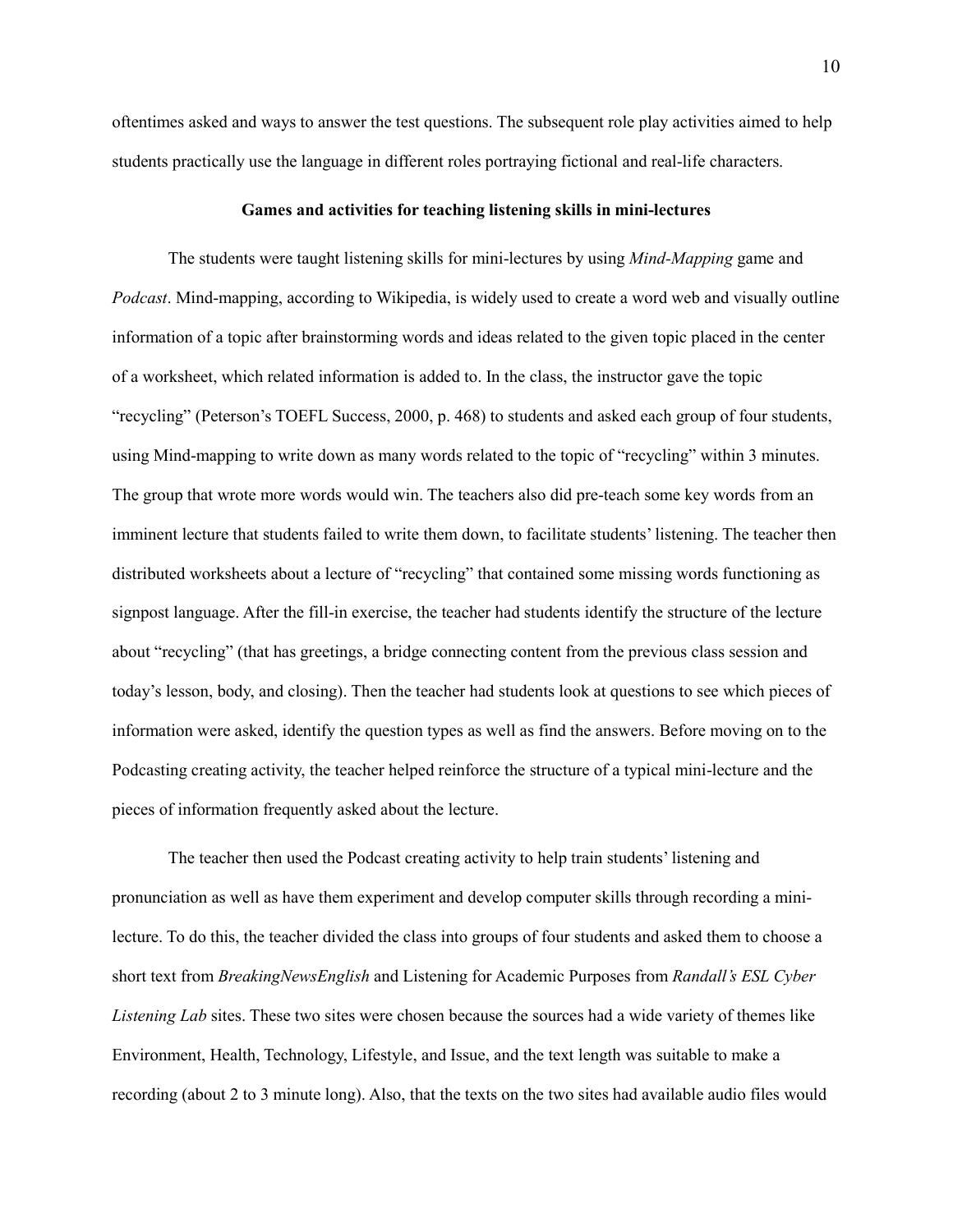help students compare their recording in terms of pronunciation and intonation. Then the students collaboratively wrote four questions with four answer choices per question relating to the selected text within a time limit. After students finished writing questions being checked by the teacher, they were instructed to use to *Podomatic,* free software allowing recording online, to start making a podcast. The students were advised to rehearse reading the text until they felt comfortable to record the reading online. Finally, the class listened to their newly created TOEFL mini-lectures live on Podcast. In short, through these engaging and fun games and activities, students' participation in the class was significantly high. Additionally, students got higher test scores at the term end.

# **Conclusion**

In conclusion, it is possible to create a fun learning environment in the test preparation classes to engage students in order to help develop not only their listening skill but other language skills as well. As the goal of teaching test preparation courses is not just about how to help students get a good exam score, but about how to improve their overall language proficiency, using games and activities might enable students to acquire test knowledge in particular and linguistic knowledge in general engagingly and meaningfully. This might explain the introduction of the above-mentioned games and activities in teaching a test prep listening skills class. Although the suggested games and activities are just some of the available many games and activities, they capture some "change" that the teachers can do, apply and create a fun and motivating environment in the test preparation classes. An attempt was made to divide the suggested games and activities into three categories corresponding with the three parts in the TOEFL listening section, but no one single game was better suited for an activity. Therefore, flexibility in practical application was highly recommended. It was worth noting that games and activities would be increasingly created over time. Therefore, it was advisable for EFL/ESL teachers to keep searching and stay current with the available sources. By doing so, the teachers might create a more motivating and fun environment in EFL/ESL courses in general and test preparation listening skills classes in particular.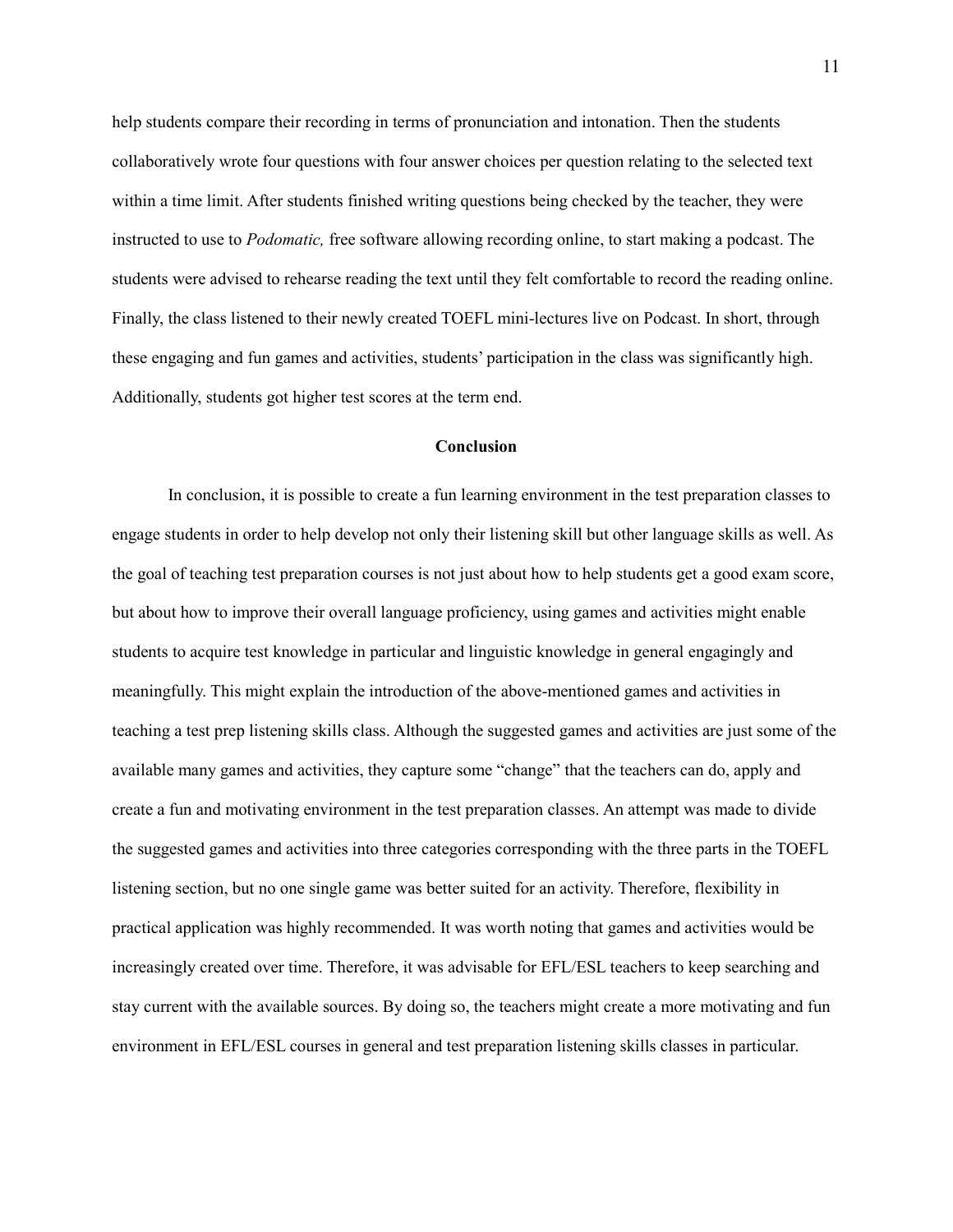# References

Breaking News English. (2013, August 15). Retrieved from http://www.breakingnewsenglish.com/

Brown, S. (2006). *Teaching Listening*. Cambrigde: Cambridge University Press.

Chinese whispers. (2013, August 15). Retrieved from: http://en.wikipedia.org/wiki/Chinese\_whispers

Instant Jeopardy Review. (2013, August 15). Retrieved from:

http://www.superteachertools.com/jeopardyx/editor.php

Jun, Z. Y. (2013, August 15). *Warm-up exercises in listening classes.* The Internet TESL Journal, 6 (10). Retrieved from http://iteslj.org/Techniques/Zhang-ListeningWarm-up.html

Kaplan, M. (2012, January10). *Organic strategies for test prep: Listening comprehension*.

Retrieved from http://edgeeks.com/2012/01/organic-strategies-for-test-prep-listening-comprehension/

Kim., J. (2013, August 15). *Effective communicative language teaching in a test-preparation class: Is it* 

*possible? Hawaii Pacific University TESOL Working Paper Series 8* (1, 2), pp. 39-43. Retrieved from http://www.hpu.edu/CHSS/LangLing/TESOL/ProfessionalDevelopment/201080TWPfall10/KimCLT. pdf

LinguaTV. (2013, August 15). Retrieved from http://www.youtube.com/watch?v=wyqfYJX23lg

Liu, T.-Y., & Chu., Y.-L. (2010). Using ubiquitous games in an English listening and speaking

course: Impact on learning outcomes and motivation. *Computers & Education 55*, pp. 630-643. doi:10.1016/J.compedu.2010.02.023

Mind map. (2013, August 15). Retrieved from: http://en.wikipedia.org/wiki/Mind\_mapping

Randall's ESL Cyber Listening Lab. Retrieved August 15, 2013 from http://www.esl-lab.com/

Richard, J. C., & Roger, T. S. (2001). *Approach and Method in Language Teaching*. Cambridge:

Cambridge University Press